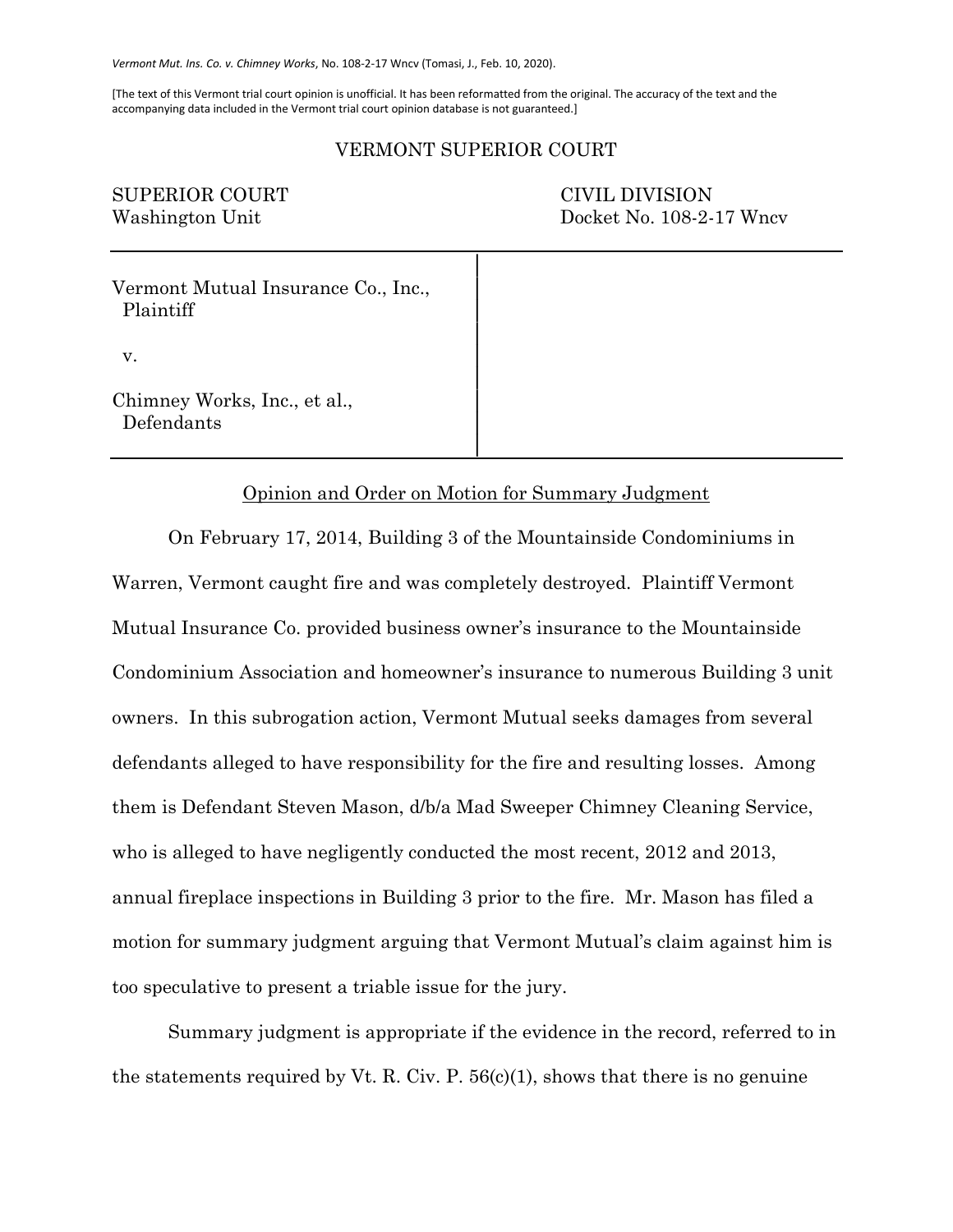issue as to any material fact and that the movant is entitled to a judgment as a matter of law. Vt. R. Civ. P. 56(a); *Gallipo v. City of Rutland*, 163 Vt. 83, 86 (1994) (summary judgment will be granted if, after adequate time for discovery, a party fails to make a showing sufficient to establish an essential element of the case on which the party will bear the burden of proof at trial). The Court derives the undisputed facts from the parties' statements of fact and the supporting documents. *Boulton v. CLD Consulting Engineers*, Inc.*,* 2003 VT 72, ¶ 29, 175 Vt. 413, 427. A party opposing summary judgment may not simply rely on allegations in the pleadings to establish a genuine issue of material fact. Instead, it must come forward with deposition excerpts, affidavits, or other evidence to establish such a dispute. *Murray v. White*, 155 Vt. 621, 628 (1991). Speculation is insufficient. *Palmer v. Furlan*, 2019 VT 42, ¶ 10, 215 A.3d 109, 113.

Vermont Mutual claims that the fire began when the fireplace in Unit 82, occupied by renters for the weekend, overheated and ignited the subflooring underneath the firebox. The fire then quickly spread throughout the building, destroying it completely. Vermont Mutual claims that the Unit 82 firebox had improper aftermarket glass doors installed on it that caused ash to build up and clog bottom venting that, when working properly, ensured that external firebox temperatures remained safe. It alleges that unsafe external temperatures caused by the blocked venting caused the subflooring beneath the firebox to ignite.

Mr. Mason was hired by the Association to inspect and clean, if necessary, the fireplaces in Building No. 3 in 2012 and 2013. There is no dispute that upon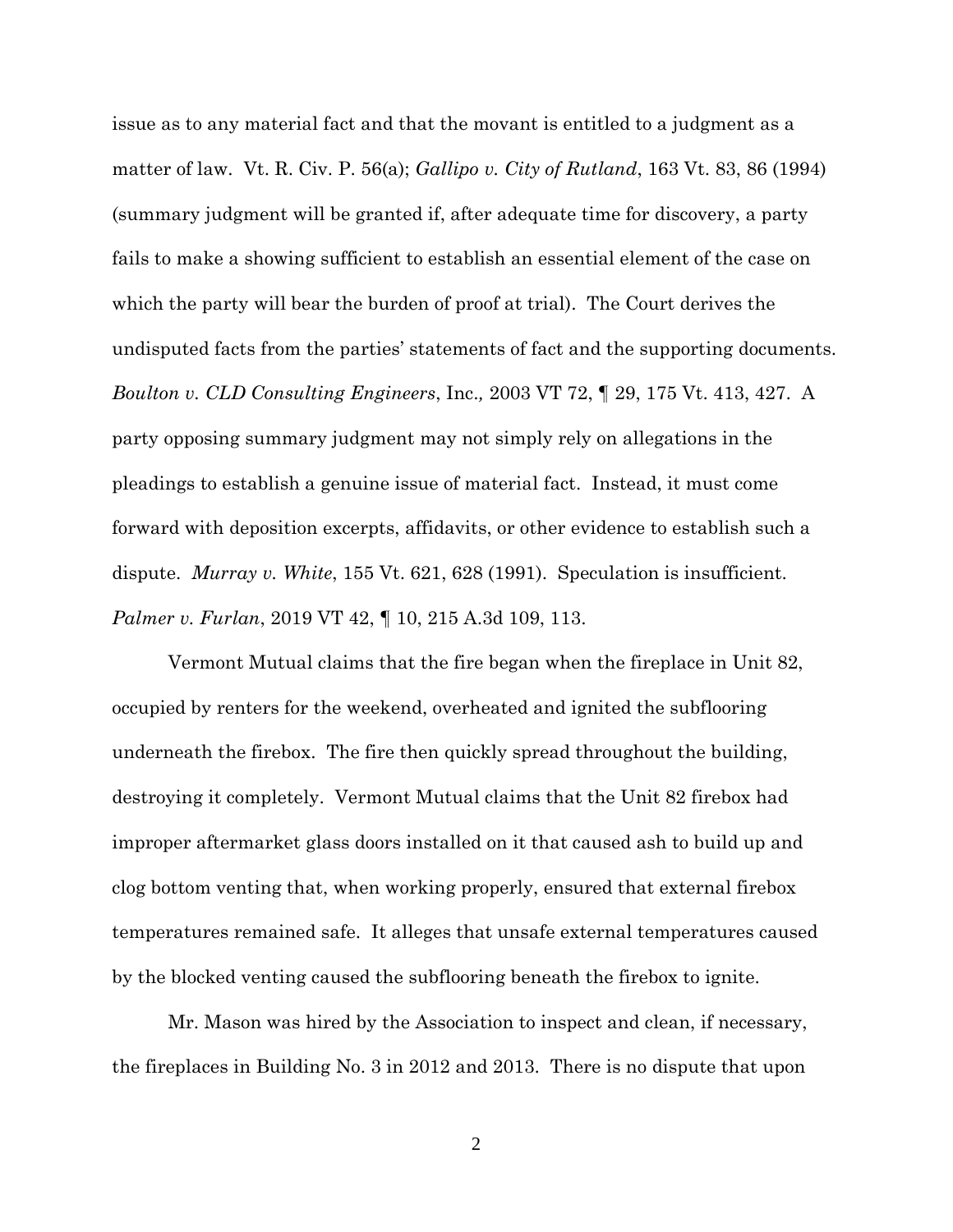inspecting the Unit 82 fireplace, Mr. Mason failed to note the improper glass doors, determined that the fireplace did not need to be cleaned, and did not clean any ash or other material from the bottom venting. Mr. Mason claims that Vermont Mutual lacks sufficient evidence to reach a jury on causation. Specifically, he maintains that it lacks evidence as to the issues of whether the bottom venting, in fact, was blocked by ash when he inspected it and whether it was blocked on the night of the fire. This is the only issue presented on summary judgment.

The record includes no eyewitness testimony from anyone who saw that the bottom venting of the Unit 82 fireplace was or was not blocked prior to the fire. The Unit 82 firebox itself was recovered from the rubble after the fire and, in that unsettled state, could not reveal the pre-fire condition of the venting. Instead, Vermont Mutual's evidence on these issues consists largely of the testimony of its experts: David Toler, Leo Herrmann, James Cruise, and Howard DeMatties.

In simple and summary terms, Vermont Mutual's experts are anticipated to testify as to the following conclusions. According to Mr. Herrmann, Vermont Mutual's fireplace expert, the failure of chimney sweeps, including Mr. Mason, to properly clean the bottom venting for at least the 10 years leading up to the fire would have naturally resulted in clogged bottom vents sufficient to generate the overheating condition that Mr. Toler, Vermont Mutual's engineering expert, has concluded was the cause of the fire. Mr. Toler has demonstrated by testing exemplar units that such clogging would generate sufficient external heat and eventually cause the subflooring to combust, and that this was the cause of the fire.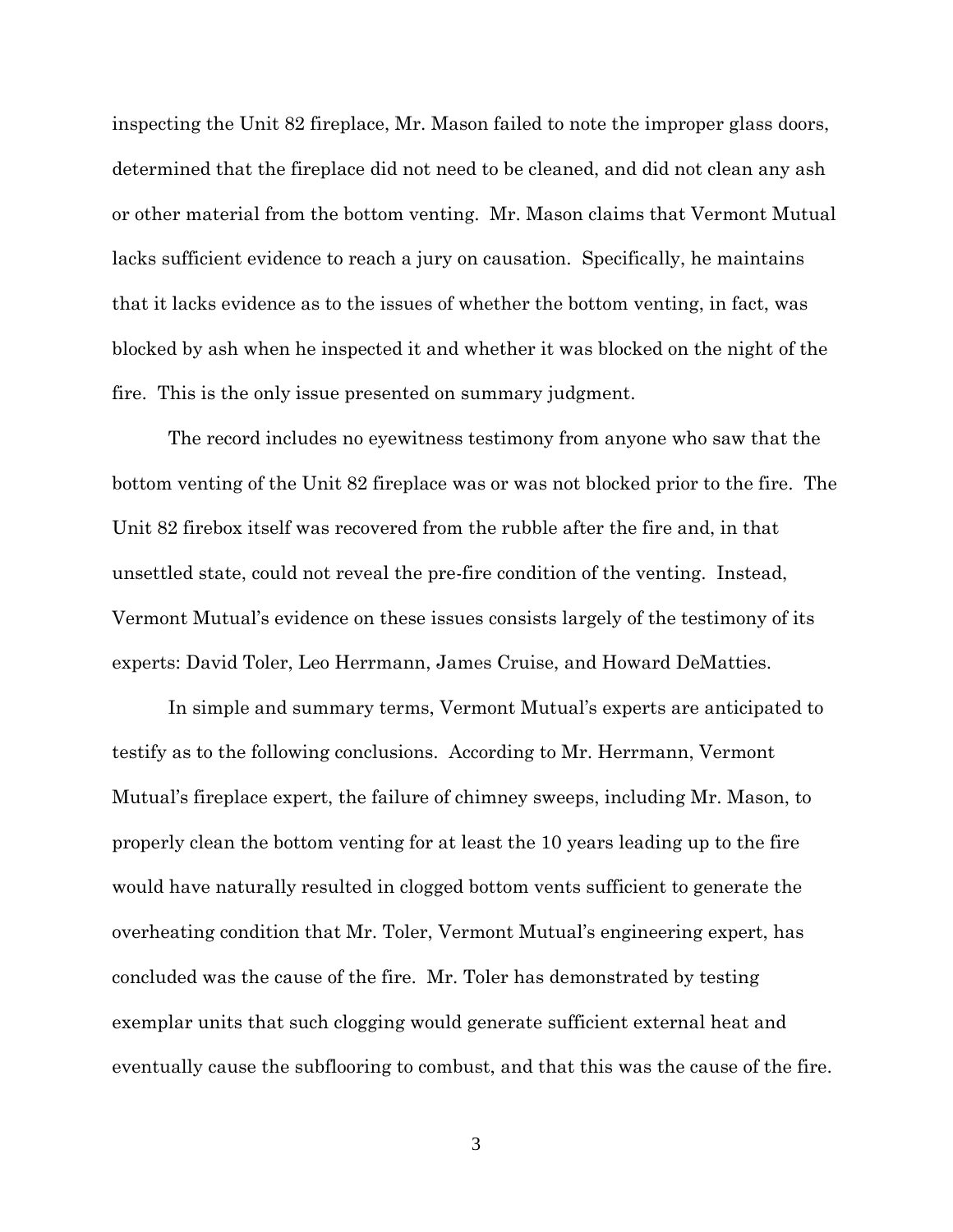He also has concluded that repeatedly heating the subflooring would have reduced the temperature at which it eventually would combust, and thus the fire in the fireplace need not have been a big one on the night of the incident to ignite the subflooring.

Mr. Cruise, Vermont Mutual's fire investigation expert, found that fireboxes in other Association buildings, similar to the one in Unit 82, had clogged bottom venting upon investigation following the Building 3 fire. Mr. DeMatties, Vermont Mutual's electrical expert, eliminated electrical wiring and lighting, the only other suspects physically proximate to where the fire originated, as potential ignition sources.

The upshot of these experts' conclusions, if believed, is that blockage of the bottom venting, which a chimney sweep such as Mr. Mason should have discovered upon inspection and remedied but did not, was the likely cause of the fire.

In arguing that the evidence of causation in this case is insufficient to reach the jury, Mr. Mason compares this case to *Bernasconi v. City of Barre*, 2019 VT 6, 206 A.3d 720, and *Maciejko v. Lunenburg Fire District No. 2*, 171 Vt. 542 (2000). Neither case aids Mr. Mason's summary judgment argument, however.

In *Bernasconi*, the plaintiff fell into an obscured hole in a graveyard operated by a municipality and was injured. He claimed that the municipality was negligent insofar as its grounds inspection procedures failed to uncover the hole in time to ameliorate its risks before it injured the plaintiff. The claim failed, however, because the plaintiff came forward with no evidence of how long the hole may have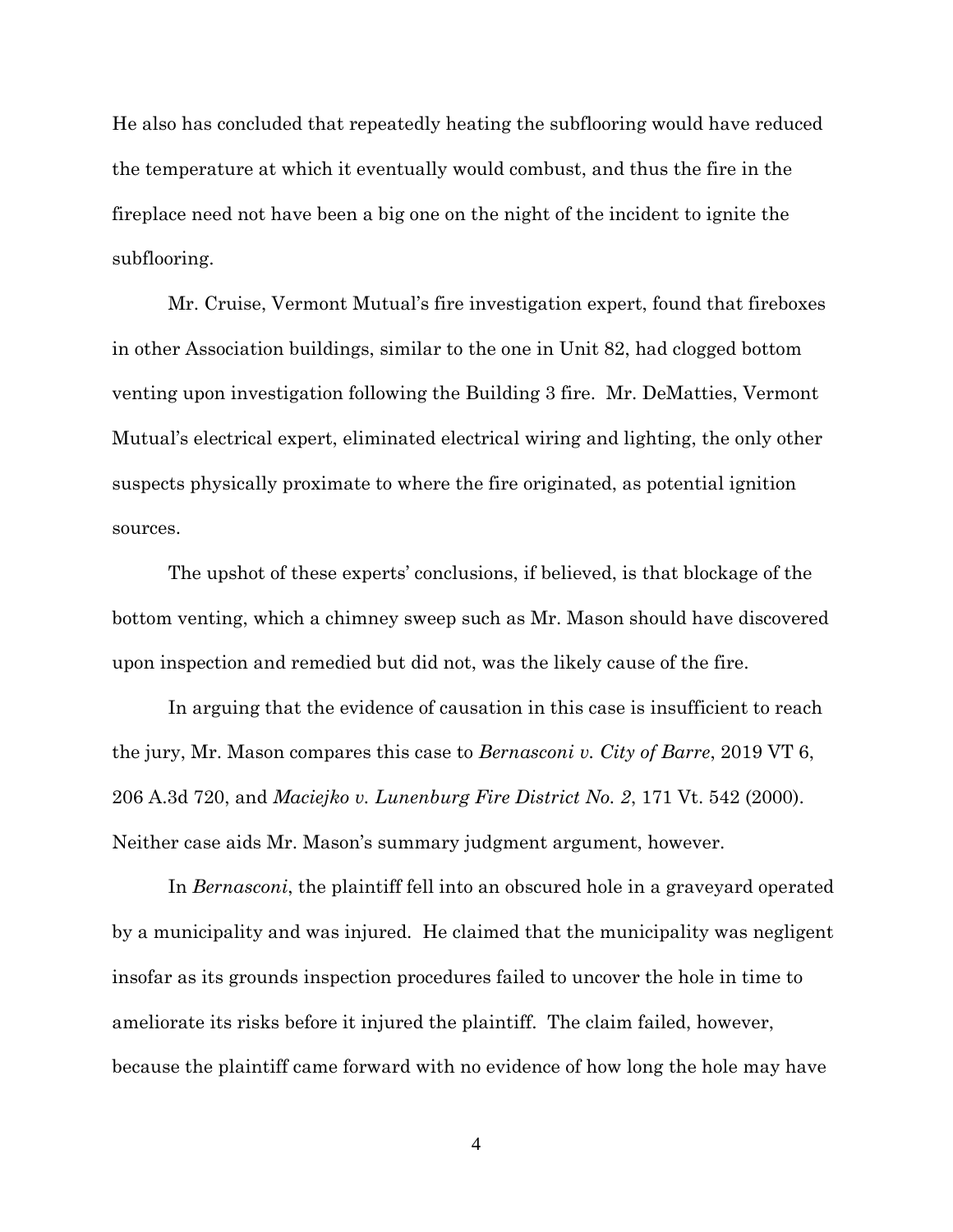existed prior to the injury. "[W]ithout evidence as to how long the hole existed, plaintiff cannot prove that any lack of diligence by the [municipality] in failing to timely inspect for and repair holes caused his injury." *Bernasconi*, 2019 VT 6, ¶ 13.

In *Maciejko*, a municipal sewer system backed up into the plaintiffs' basement causing damages. The plaintiffs asserted that the municipality was negligent insofar as it had no sewer inspection procedures and, thus, failed to identify the sewer main obstruction that caused the backup in time to ameliorate its risks before it injured the plaintiffs. The claim failed because the plaintiffs came forward with no evidence of how long the obstruction may have existed. "Without this finding, it is impossible to conclude that regular maintenance would have prevented the obstruction." *Maciejko*, 171 Vt. at 543.

There is no analogous gap in the chain of causation in this case. Mr. Mason argues that there is no evidence that the bottom venting of the Unit 82 firebox was clogged. But Vermont Mutual does not lack such evidence. The record contains evidence supporting the conclusion that the firebox was likely blocked at the time of Mr. Mason's work, and it is undisputed that he did not check for blockage or clean ash from that area. One of its experts, Mr. Herrmann, has concluded that the failure of *anyone* to professionally clean the bottom venting, particularly given the affixed, improper aftermarket windows, naturally would have caused the venting to be blocked at the relevant times. He expressly asserts: "Given the sweeps' failure to properly clean this bottom vent for over a decade, it is all but guaranteed that the bottom vent was sufficiently clogged during that time frame, including the night of